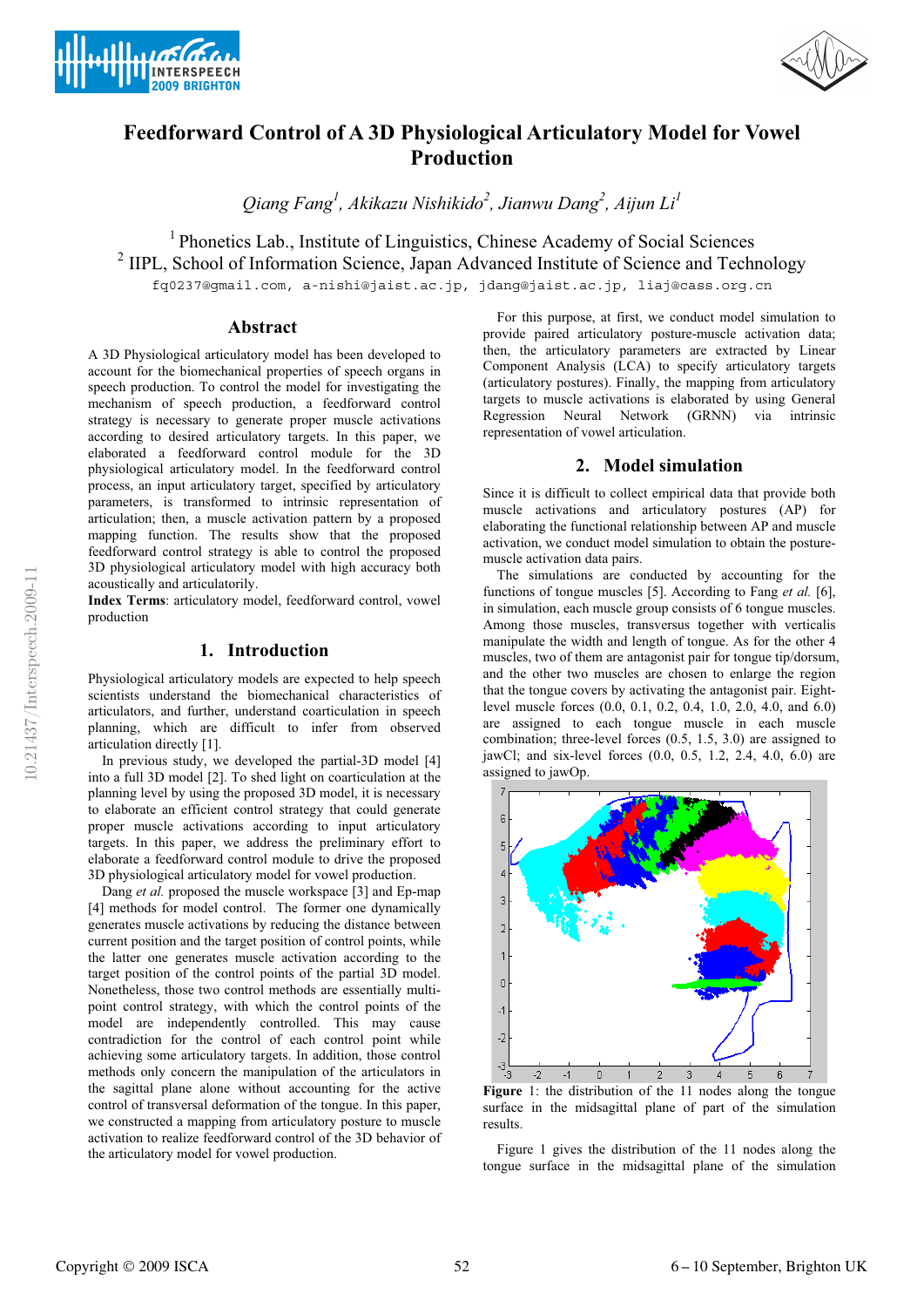results. The area with different colors corresponds to different tongue nodes. It shows that the simulation is able to cover a large variety of vocal tract shapes. Moreover, the tongue can form constrictions and full closure with the anterior and posterior part of the palate, which are important for apical and dorsal consonants.

For acoustic evaluation, the corresponding acoustic response (F1, F2) of the obtained vocal tract in the simulation are calculated. Figure 2 depicts the dispersion of the first and second resonance peaks (F1 and F2) of the vocal-tracts obtained from simulations. The ellipses delimit the regions of the acoustic targets of 5 Japanese vowels within the limen of 5% for F1 and 10% for F2, respectively. It shows that the simulations can cover the sustained vowels of the prototype subject.



**Figure 2:** The distribution of the acoustic responds in the F1- F2 plane.

As mentioned by Atal *et al.* [7], many different articulatory configurations can generate acoustic signals with similar spectral characteristics. To exclude the simulations corresponding to unexpected vocal tract shapes, the vocal-tract configurations, whose acoustic response (F1 and F2) locate in the ellipsis of Figure 2, are constrained by observed articulatory data of the prototype subject. Finally, 364, 312, 573, 437, and 423 samples are obtained for vowel  $/a$ ,  $/i$ ,  $/u$ , /e/ and /o/, respectively.

### **3. Extraction of articulatory parameters**

The original AP vectors are represented by the coordinates of the nodes on tongue surface. The dimensions of original AP are difficult to be interpreted from articulatory perspective directly. This brings difficulties for the control of the physiological articulatory model. Hence, we adopt LCA to extract the linear components in vowel production. The advantage of using LCA is that each extracted parameter has a well-defined articulatory interpretation.

As shown in Eq. (1), **s** is the AP vector,  $\mathbf{s}_m$  is the average AP vector of the data for analysis, *M* is the transformation matrix, each column of *M* corresponds to one basic AP vector, and a is a vector of loadings factors.

$$
s = s_m + Ma \tag{1}
$$

In contrast to principle component analysis, in LCA, the correlation between the columns of *M* is allowed.

The loading factors of the basic AP vectors are determined in light of the following procedure: i) the data that describe the jaw movement are feed to PCA. Then the corresponding loading factor is subject to linear regression to extract the first basic shape vector; ii) the residue are obtained by subtracting the influence of jaw, and are feed to PCA to extract the other component of tongue movements; iii) the rest column vectors of *M* are determined by linear regression on the extracted factor loading.



Figure 3: The articulatory parameters extracted by linear component analysis: a). JH; b). TA; c). TD; d). TT; e) TI; f) TW.

Through above procedure, six linear components are extracted. They are Jaw height (JH), Tongue body advancing (TB), Tongue body arching (TD), Tongue tip elevation (TT), Tongue width (TW), and Tongue blade indention (TI). The impact of each component on the tongue shape is demonstrated in Figure 3. It shows that: a). With the increasing of JH, the jaw moves upward, and cause some tongue deformation at the tongue tip and rear part of the tongue body; b). With the increasing of TB, the tongue moves forward and upward; c). With the decreasing of TD, the tongue body moves upward and backward, while the tongue tip moves backward and downward; d). With the decreasing of TT, the tongue tip moves upward; e). With the increasing of TW, the tongue body is narrowed; and f). With the increasing of TI, the indention pattern at the tongue blade is more and more clear.

**Table 1.** Components extracted by LCA procedure and their contributions.

|           | Explanation            | Var. |
|-----------|------------------------|------|
| JH        | Jaw Height             | 0.36 |
| <b>TB</b> | Tongue body advance    | 0.42 |
| <b>TD</b> | Tongue body arching    | 0.12 |
| <b>TT</b> | Tongue tip elevation   | 0.04 |
| TW        | Tongue width           | 0.02 |
| TI        | Tongue blade Indention | 0.01 |

The extracted six linear components explain 97% variance of the data of vowel production. The details are shown in Table 1.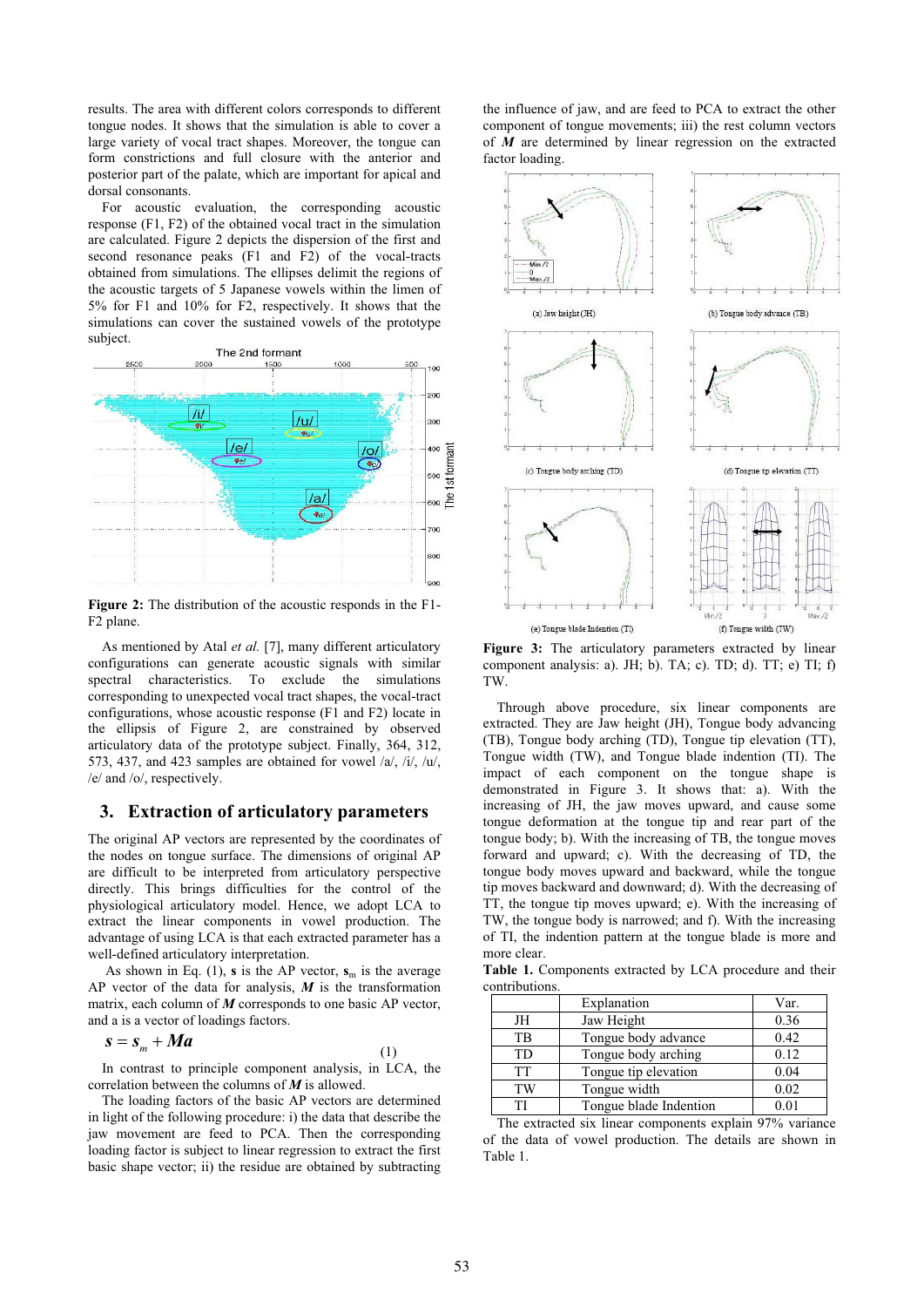The components (JH, TB, TD, TT) extracted in this study resemble the components extracted from X-ray [8] and MRI measurement [9] using similar methods, although the source of data and the AP vectors for analysis show some difference. A novel component TW proposed here can be used to control the deformation of tongue in the transversal dimension.

When comparing the original articulatory postures and the postures reconstructed from the extracted parameters, it is found that the average difference between them is 0.07cm, and the standard deviation is 0.03cm. This indicates that the tongue shape can be represented by these six linear components with high accuracy. Accordingly, these six components are used as articulatory parameters hereafter.

# **4. Feedforward control for vowel production**

In vowel production, the tongue contacts with different parts of the vocal tract wall according to the position of the required constrictions, which makes the boundary constraints different from vowel to vowel. For this reason, it is necessary to cluster the articulatory postures and construct function from articulatory posture to muscle activation for each cluster. It requires finding an appropriate transformation that keeps the similarity relationship among the original articulatory postures.

Our experiments show that Euclidian distance is an appropriate measure of the similarity for the original APs. The similarity of the articulatory postures can be derived in terms of the extracted articulatory parameter from Eq. (1).

$$
d_{ij} = ||\boldsymbol{s}_i - \boldsymbol{s}_j||^2 = (\boldsymbol{a}_i - \boldsymbol{a}_j)^T \boldsymbol{M}^T \boldsymbol{M} (\boldsymbol{a}_i - \boldsymbol{a}_j) \tag{2}
$$

where  $s_i$  and  $s_j$  are original articulatory posture vectors,  $a_j$  and *aj* are corresponding articulatory parameter vectors.

Because the columns in *M* are not orthogonal to each other, the matrix  $M<sup>T</sup>M$  is not diagonal. This makes it difficult to define a simple similarity measure that keeps the similarity property of the original APs in terms of the articulatory parameters directly.

For this reason, we first look for a low dimensional space (intrinsic representation space, see Section 4.1) in which the similarity of the original APs can be kept by using the Euclidean distance between the representations of the APs in the low dimensional space. Then, the articulatory parameters are transformed into the low dimension representation, and then projected from the low dimensional representation to muscle activation. The problem arrived at establish a mapping from articulatory parameters to muscle activation, which is the essential part of feedforward control for the 3D model. In the rest part of this section, we will introduce them in detail.

#### **4.1. Intrinsic representation**

Multidimensional scaling (MDS) is a technique to transform high dimensional data into a low dimensional space. In such a space, the similarity between samples in the original space is kept. Here, we use the method proposed by Webb, in which every sample in the shape space can be transformed into the lower dimensional space with a combination of a set of radial basis functions [10] by using Eq. (3).

$$
f(s) = W\dot{\phi}(s)
$$
 (3)

where *W* is the weighting coefficient matrix,  $\phi(s)$  is vector with *jth* element  $\phi_i(s)$ . The coefficients in *W* can be obtained by minimizing the cost function defined in Eq. (4).

$$
W = \underset{W}{\arg \min} \sum_{i=1}^{N} \sum_{i=1}^{N} \left( q_{ij}(W) - d_{ij} \right)^2 \tag{4}
$$

where  $q_{ii}$  is the Euclidian distance between the *ith* and *jth* samples in the transformed low dimensional space,  $d_{ii}$  is the similarity measure defined in Eq. (2).



**Figure 4:** The dispersion of the vowels in low dimensional space obtained by MDS analysis.

Figure 4 shows the distribution of the five Japanese vowels  $(\sqrt{a}, \sqrt{b}, \sqrt{a})$ ,  $(\sqrt{c}, \sqrt{b})$  and  $(\sqrt{c})$  in the MDS space. It shows that the APs for different vowels congregate into different clouds in the low dimensional space, and the clouds are well separated. This result is similar to the intrinsic structure of vowel production obtained by using manifold learning method [11]. Hence, we refer to the low dimensional representation as intrinsic representation of vowels.

#### **4.2. Mapping from articulatory posture to muscle activation**

The mapping from articulatory parameters to muscle activation consists of two steps: a). mapping articulatory postures specified by articulatory parameter to intrinsic representation; b). mapping intrinsic representation to muscle activations. They will be address in the following part.

*4.2.1. From articulatory parameter to intrinsic representation* 

According to Eq. (1) and Eq. (3), articulatory parameters can be transformed into corresponding intrinsic representation by using Eq. (5) directly.

$$
f(a) = W\phi(Ma + s_m)
$$
 (5)

where matrix *M*,  $s_m$ , *W*, and  $\phi(s)$  are already obtained in previous sections.

#### *4.2.2. From intrinsic representation to muscle activation*

To account for the different boundary constraints resulted from contact between tongue and surrounding structures, the k-means method is applied to clustering the APs based on Euclidian distance. The 'Elbow' criterion is used to determine the number of clusters in the data.

Then, GRNN is applied to elaborate the mapping from intrinsic representation to muscle activation for each cluster, of which 80% and the left 20%are chosen as the training set and testing set, respectively.

The average differences between output of GRNN and target muscle activation are shown in Figure 5, where the abscissa represents the cluster indices, and the ordinate denotes the average difference between the target muscle activation and muscle activation estimated by the trained